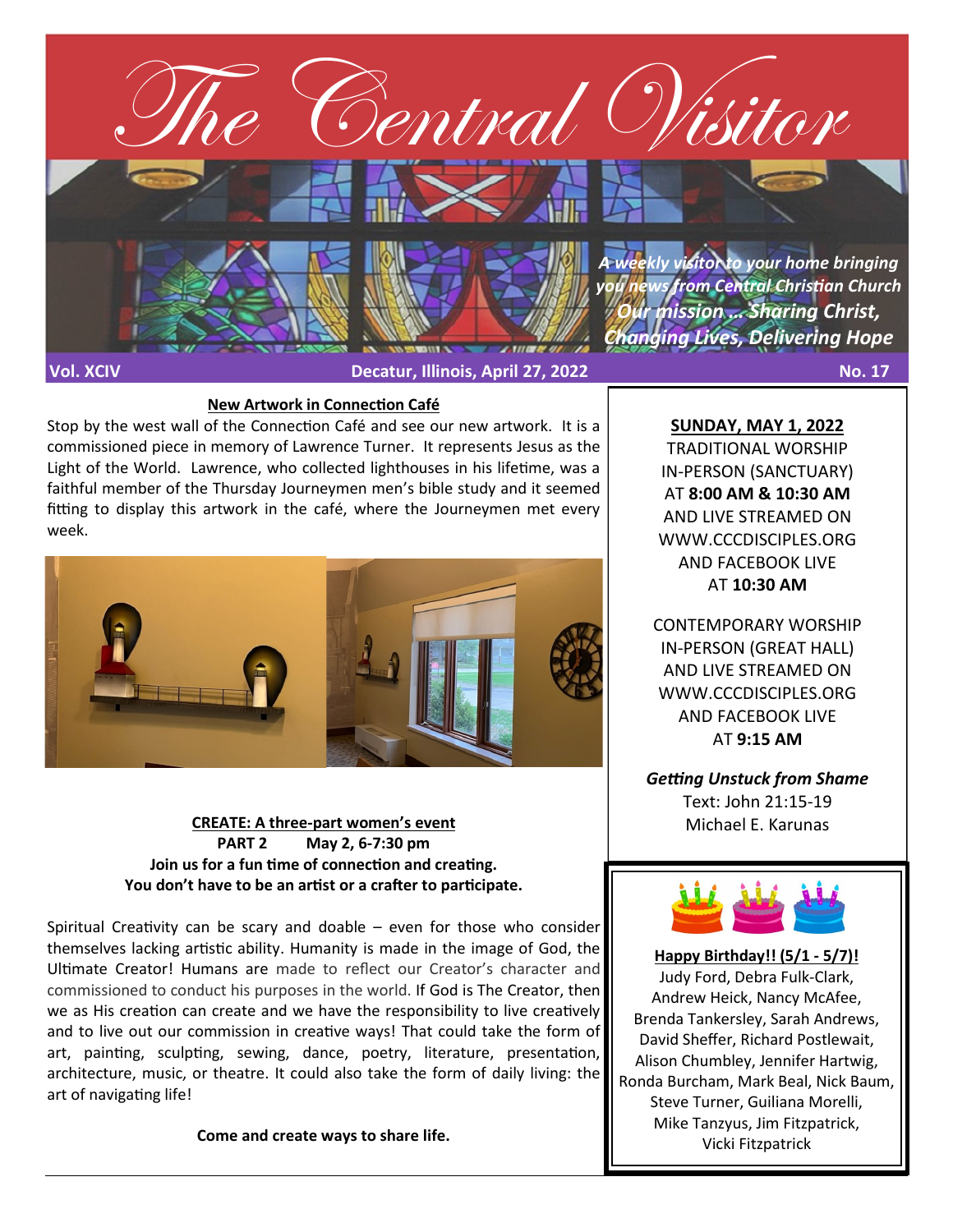# Minister's Article

## **Spring Events for Children, Youth, and Families**

Sunday, May 15 12:00 p.m. – All-church picnic with outdoor games and activities Sunday, May 22 8:00, 9:15 and 10:30 services – Graduation Sunday. We will celebrate the end of the school year for all students of all ages!

**Upcoming Concerts at Central** *Saturday, April 30, 2022, 3 p.m.* **Millikin Children's Choir**

*Sunday, May 1, 2022, 2 p.m. and 6 p.m.* **Millikin University Spring Concerts** 2 p.m. – Mothers and Mentors concert, Millikin Treble Choir 6 p.m. – Spring Sing, University Choir, Collegiate Chorale, Millikin Bass Choir

*Sunday, May 15, 2022, 3 p.m. and 7 p.m.* **Opus 24 Spring Choral Concerts**

## **WE CELEBRATE OUR CHURCH STAFF!**

Dorcas Disciples (all mission-focused Central women) will host a Staff Appreciation Luncheon at 12 noon on May  $17<sup>th</sup>$  in the Great Hall. Disciples will gather at 11:15 a.m. for a brief business meeting and then celebrate the dedicated service of our church staff with a yummy lunch at noon. Ellen Damery, Preschool Director, will give us a quick report on the fall restart of our terrific preschool!

Please RSVP by Monday, May 9th to Nancy Ellen Taylor at 217-872-9174 or [xstr@sbcglobal.net](mailto:xstr@sbcglobal.net) to make sure we have enough delicious food. Hope to see you May 17th!

# *The Sacredness of Breath*

At last week's council meeting, Donna Dash shared a meditation on how the presence of God is eternally with us. Whether it's Jeremiah 1:5 – who reminds us that we were called and claimed by God even before we were born – or Psalm 139:7-10 – which says there is no place on earth where it is possible to flee God's presence – there is ample scriptural evidence for this fact. Yet, the words Donna shared offered a different perspective and one that I wanted to share here.

*There was a moment when Moses had the nerve to ask of God what God's name was? God was gracious enough to answer and the name given is recorded in the original Hebrew as YHWH. Over time we've added an "a" and an "e" to the YaHWeH – presumably because we have a preference for vowels. But scholars and rabbis have noted that the letters YHWH represent breathing sounds, or aspirated consonants. When pronounced without the intervening vowels, it actually sounds like breathing. YH (inhale). WH (exhale).*



*So a baby's first cry - its first breath – speaks God's name. A deep sigh calls out the name of God. A groan or gasp that is too heavy for mere words does this. Even a non-believer – or a not-yet-believer – simply by breathing speaks the name of God. Likewise, a person leaves this earth with their last breath; when God's name is no longer filling their lungs. And when we can't utter anything else, when all words fail us, a simple breath calls out the name of God. Being alive means we are speaking God's name constantly. In sadness, we breathe heavy sighs. In joy, our lungs feel almost like they will burst. In fear, we hold our breath and have to be told to breathe slowly to help us calm down. When we're about to do something hard, we take a deep breath to find our courage. When we think about it, breathing gives God praise – even in life's hardest moments. All of us – always and everywhere – waking or sleeping, working or resting – have the name of God on our lips.* 

Blessings – Michael

## **Save the Date! Women's Celebration!**

Mark your calendars for May 6, 2022 at 6:00 p.m. We will be celebrating women and quilts in the Great Hall that evening. Ticket sales will begin in several weeks between services; six dollars for adult meals, four dollars for children's meals. Watch The Visitor in the upcoming weeks for more information. Hope to see you there!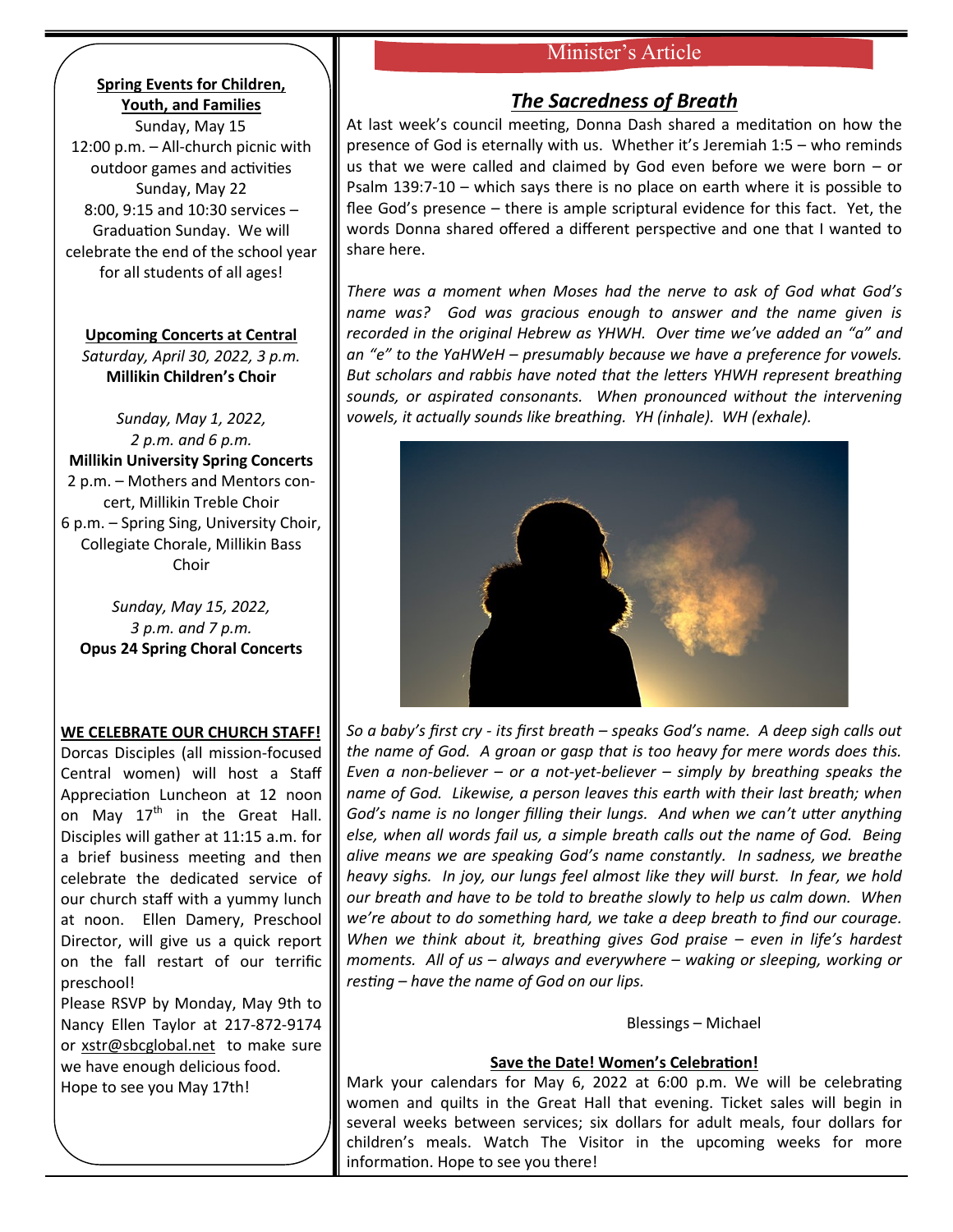#### **Meet our New Custodians**

After conducting interviews for several months, we finally have our custodial team filled! First, we welcome Cheri Russell, who has actually been with us for two months now (red shirt below). Cheri lives near the church and has been a life-long resident of Decatur. She previously worked at Millikin and has 3 children and 14 total grandchildren. She will primarily work in the late-morning through late-afternoon. Jenny Goodman (blue shirt below) lives on the east side of town and is also a life-long Decatur resident. She will primarily work late-afternoons and evenings. She has twin daughters, age 20, both of whom work at Caterpillar. Sam Hawkinson has lived in the west end since moving to Decatur two years ago from Arizona. He has a degree in electrical engineering technology with a focus on alternative energy. He is the brother of our choir director, Ben Hawkinson, and will work primarily weekends and mid-day during the week. Please don't hesitate to introduce yourself to, and welcome, our new custodians.





#### **Small Groups this Week**

*If you're in a small group, let us know what your small group's focus is for the week and we'll let others know about it! If you would like to attend any of these groups, simply show up! If you would like more information before attending, let us know ([central@cccdisciples.org\).](mailto:central@cccdisciples.org)* 

CREATE: Session 2 (5/2) Disciples Room at 6:00 PM All women are invited to this 3-part event focused on spiritual creativity.

Tuesday Journeymen (men's bible study) Connection Café at 7:00 a.m. Conversation led by Brian Maple, Jim Fitzpatrick, or Pastor Michael

Thursday Journeymen (men's bible study) Connection Café at 4:00 p.m. Conversation led by Paul Gorden or Jack Dixon

Koinonia (mixed small group) Room 412 at 5:30 p.m. Discussing Tony Evans book "Kingdom Disciples" (focus on leading a Christcentered life and sharing faith with others).



#### **Sunday (1)**

 8:00-Traditional Worship, Sanctuary 9:15-Contemporary Worship, Great Hall & Facebook Live & Live Stream 10:30-Traditional Worship, Sanctuary & Facebook Live & Live Stream 2:00-Millikin University Concert– Millikin Women, "Mothers & Mentors" 4:00-Youth Group 6:00-Millikin University Concert– Millikin Men, University Choir, Collegiate Choir, "Spring Sing" **Monday (2)** 6:00-CREATE: Part 2 **Tuesday (3)** 7:00-Journeymen, Connection Café 9:30-Christcare Stitchers, 3R 9:30-Card Ministry, 340 11:00-Support Staff Meeting **Wednesday (4)** 10:00-Ministers' Meeting **Thursday (5)** 10:00-Alanon, 340 1:00-DAR, Disciples Room 3:00-Decatur Needle Arts, Disc. Room 4:00-Journeymen 2, Connection Café 5:00-Koinonia, 412 6:00-Brass Choir, Disciples Room 7:00-Chancel Choir, Choir Room **Friday (6)** 3:00-Scholarship Deadline 6:00-Women's Celebration Meal **Saturday (7) Sunday (8) Imboden Worship** 8:00-Traditional Worship, Sanctuary 9:15-Contemporary Worship, Great Hall & Facebook Live & Live Stream 10:30-Traditional Worship, Sanctuary & Facebook Live & Live Stream

## **Counting On You CORRECTION**

**Sunday, April 17, 2022** Total worshipping online = 137 Total worshipping in-person = 337

**Counting On You Sunday, April 24, 2022** Total worshipping online = 135 Total worshipping in-person = 226